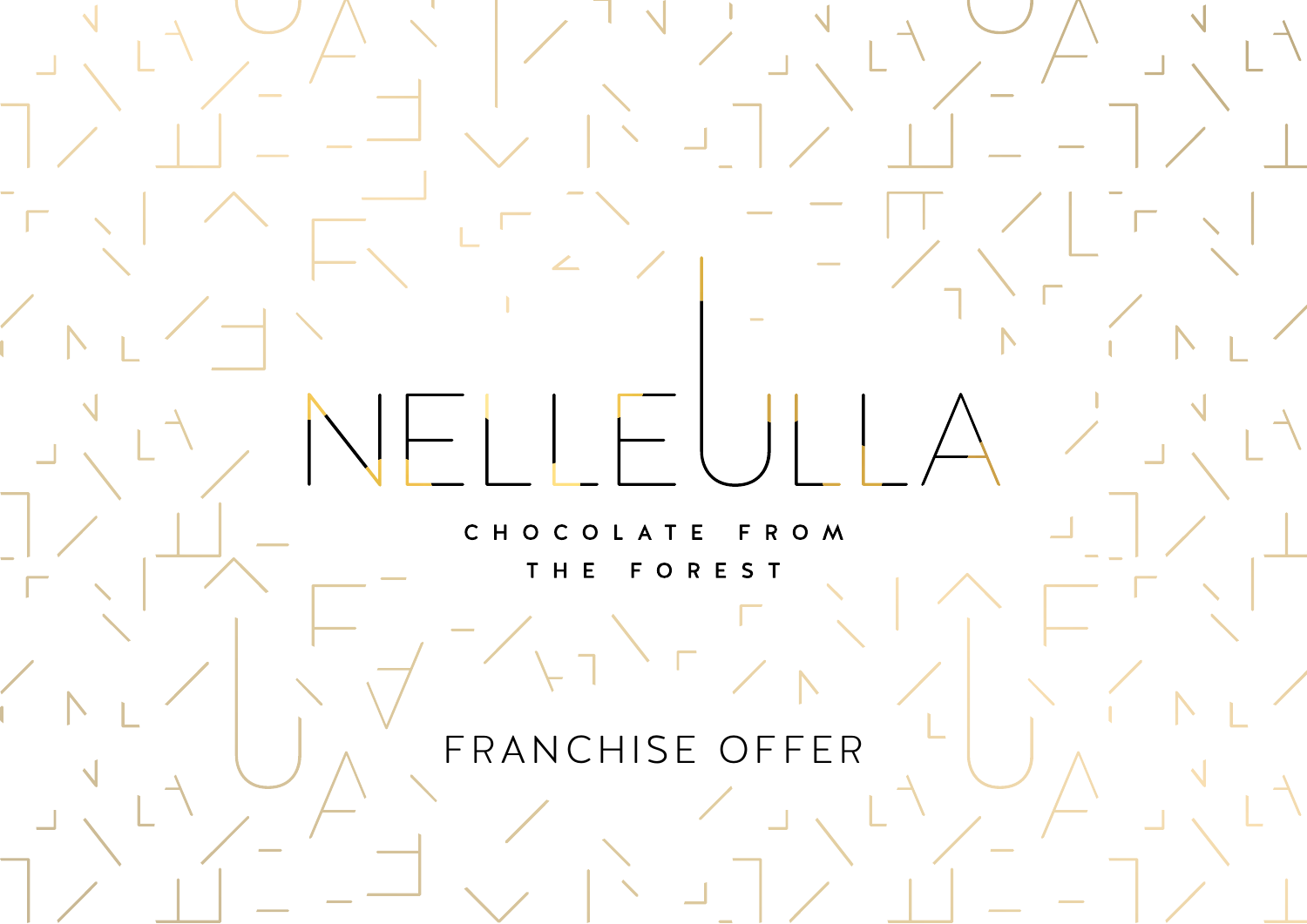

Dear future potential Partner!

Thank you for your interest in the NELLEULLA Brand Franchise concept and thank you for being in the circle of our potential Partners!

The NELLEULLA Brand Franchise concept is prepared based on the management team previous experience in different fields, as well as long-term management experience particularly in the chocolate production.

In this Franchise offer you will get acquainted with the most important the NELLEULLA Brand Franchise concept information, so that we could proceed with further steps in our cooperation: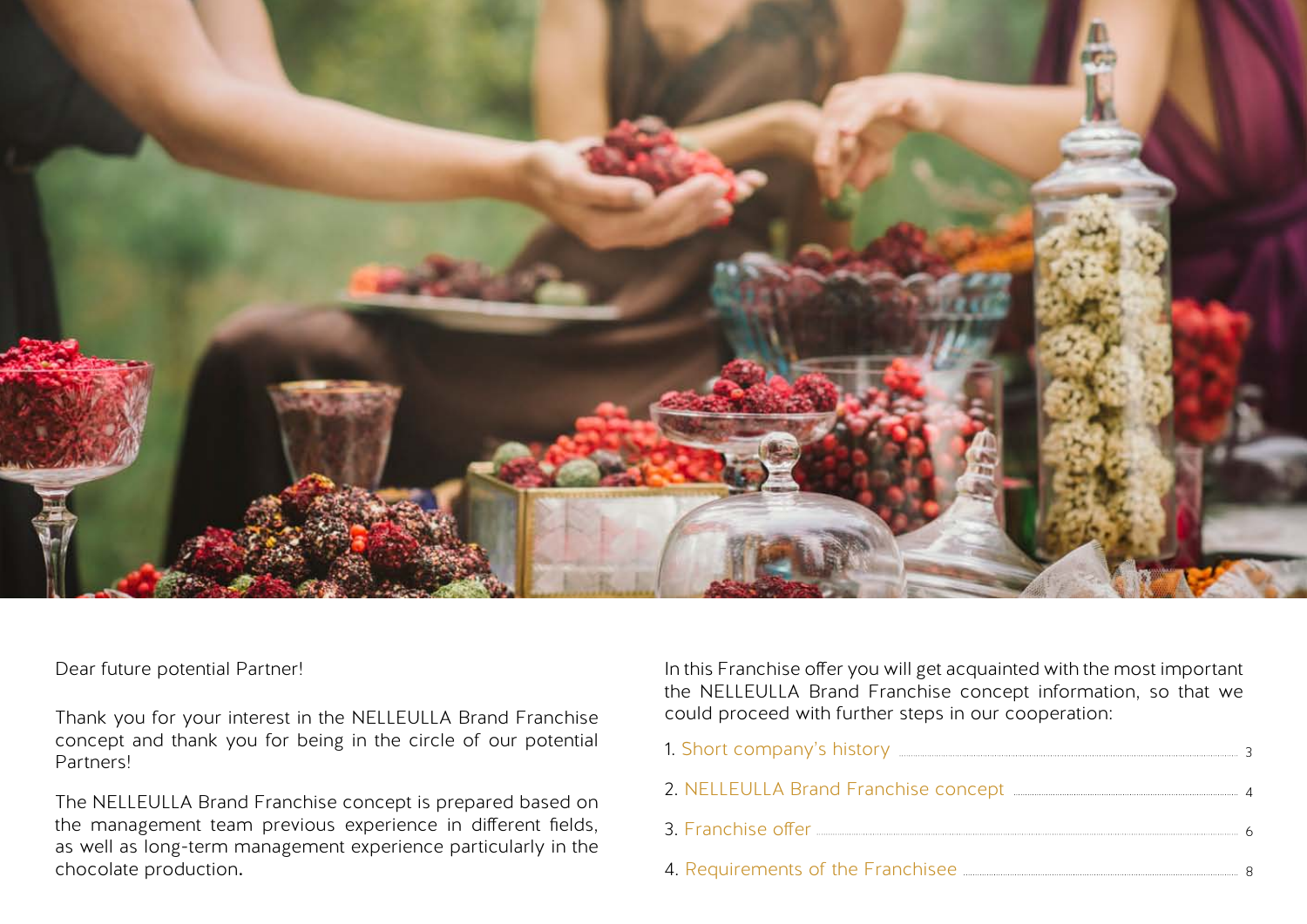

# SHORT COMPANY'S HISTORY

The company "Premium Chocolate" was founded in 2012. The company produces exclusive chocolate and confectionary, and occupies some particular part of the exclusive chocolate niche. At the moment the company's products are sold in wholesale in the following countries: Lithuania, Estonia, Finland, Sweden, Denmark, Norway, Iceland, Germany, Netherlands, England, Czech Republic, Dubai, Saoud Aruba, Japan, Hong Kong and India.

The NELLEULLA Brand story reflects the company's basic operations and basic values:

"NELLEULLA is the wild chocolate Brand, which produces the chocolate truffles and other chocolate products full of the surprises, tastes, flavours and colours from the real nature bounties. The forest chocolate is invented, created and produced by the women full of inspiration from the North capital city Riga. NELLEULLA is North woman name in ancient tongue it means "light" and "strenght". Exactly the same are chocolate producers – true, beautiful, strenghtfull. NELLEULLA chocolate in her soul is wildish, but in the store shelves it appears elegant, really sophisticated – here is united the scandinavian design simplicity with the feminine luxury."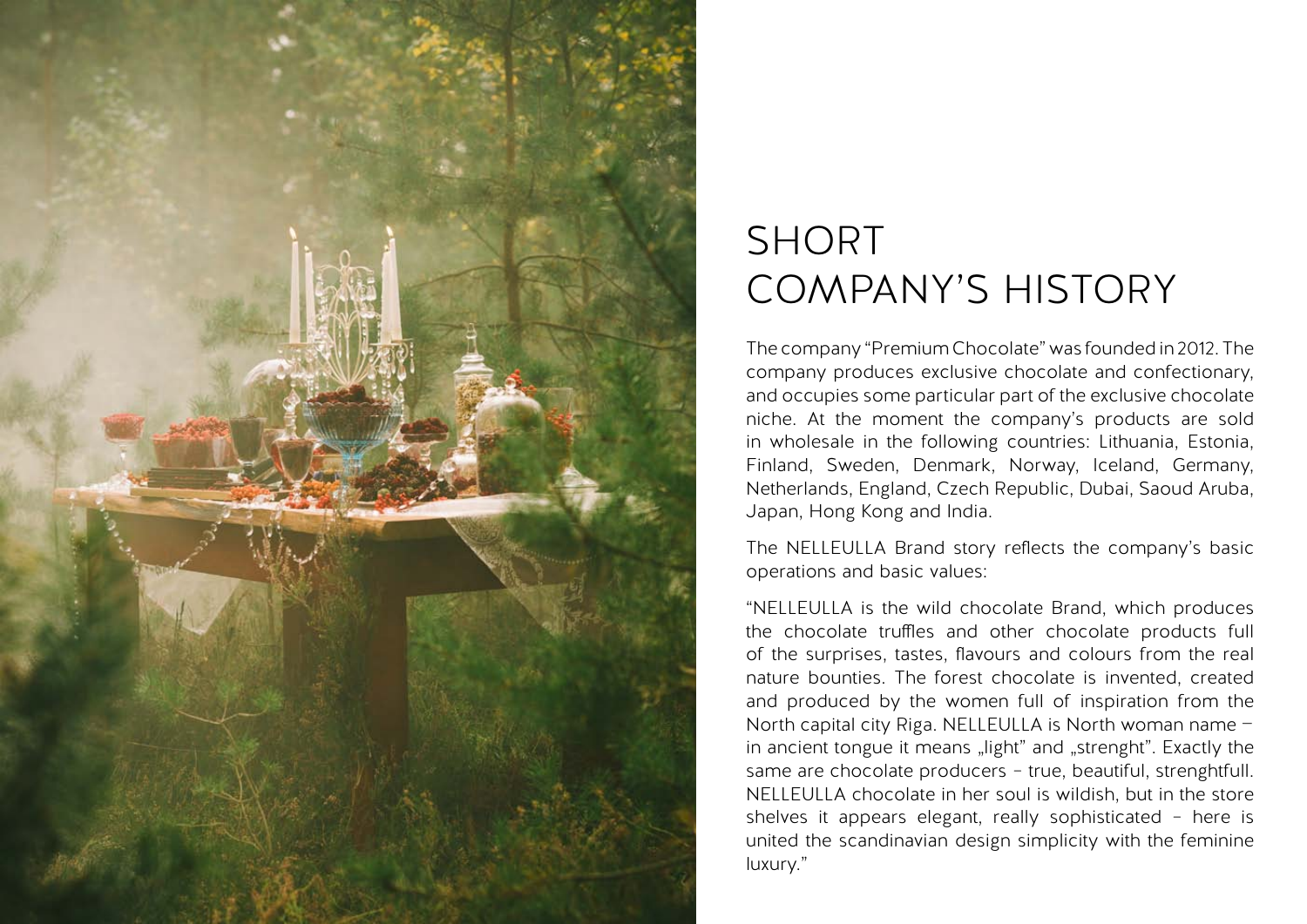## NELLEULLA BRAND FRANCHISE CONCEPT

The NELLEULLA brand mission is to inspire people with our story — to tear down the boundaries, to be free, true and beautiful. NELLEULLA brand identity is close to Northern nature and its flavours. With our products we encourage people to explore new captivating tastes, flavours, views and feelings. We vitalize ourselves to feel inside true, alive fire which grants to the life indescribable taste.

The NELLEULLA Brand strengths which differentiates it from other chocolate brands:

- Product flavour combinations
- Product types
- Made by hand
- Concept design
- Packaging design
- Ingredients freeze dried berries
- Management experience in the chocolate field

The NELLEULLA Brand exclusive chocolate and confectionary are made by hand and with high quality ingredients. The main product groups are – chocolate truffles, chocolate bars, chocolate bars with freeze dried berries, chocolate clouds and fruit jellies. The special attention is paid to the chocolate flavour improvement, by introducing new, innovative combinations such as for example basil mango truffle flavour, sea buckthorn truffle flavour, balsamico wild berries truffle flavour or rhubarb/ strawberry chocolate bar flavour.

The NELLEULLA Brand is cooperating with the Chocolate Master Liene Tomsone who is one of the best Latvian Pastry chefs and inspired by the forest, nature and city fine details together with the NELLEULLA team creates the chocolate and confectionary. Each year new product flavours and new product group by following the market trends are announced.

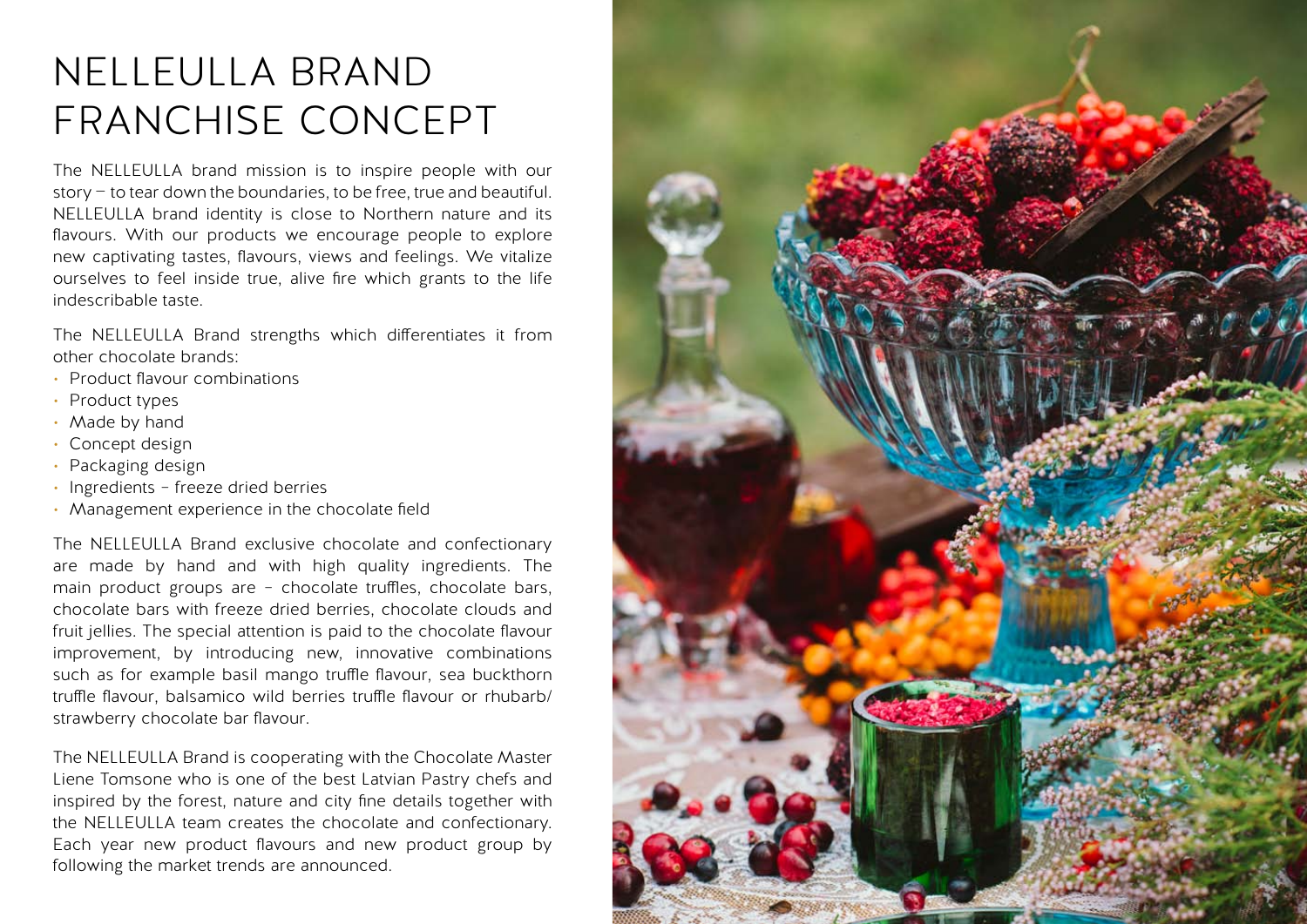The NELLEULLA Brand competitive highlight is the use of the freeze dried berries in its recipes, thus securing this special sweetsour taste. As well those berries make the product design itself different, because thanks to the products made by hand there is a possibility to add the berries in each step of the product creation process, as well as to use them in decoration, what makes the final result gorgeous.

The NELLEULLA management team pays special attention to each product and its packaging quality and design. The NELLEULLA Brand cooperates also with the best Latvian designers and in the stand/store design concept and in the product packaging design takes into consideration the market trends and uses them in such way that the product differentiation based on the use of other divergent colours and values is created. The time the NELLEULLA management spends to create this divergence at every turn and in general within our brand concept design has an important role as in contemporary saturated world it is one of the cornerstones what distinguishes the one brand from the other and makes it special. Our approach to packaging and design has been recognized by Annual Design Award of Latvian Designers' Association in 2015.

The premises, where the NELLEULLA Brand Franchise concept stands or stores shall be opened are of extreme significance. The product is positioned as exclusive class product which means that the premises should be in the appropriate high level shopping malls. The concept design for the stands or stores is made in such a way that the customers should be aroused by interest and desire to enter the shop and to taste the product. "Warm" service  $$ creation of warm feeling in the NELLEULLA stand or a store place is the everyday work duty of the personnel. The personnel are highly knowledgeable about the product, packaging, gift set preparation. The NELLEULLA Brand personnel have the knowhow and are focused to the fulfillment of the customer desires. Within the NELLEULLA Brand concept it is considered that the personal service has a huge role in nowadays.

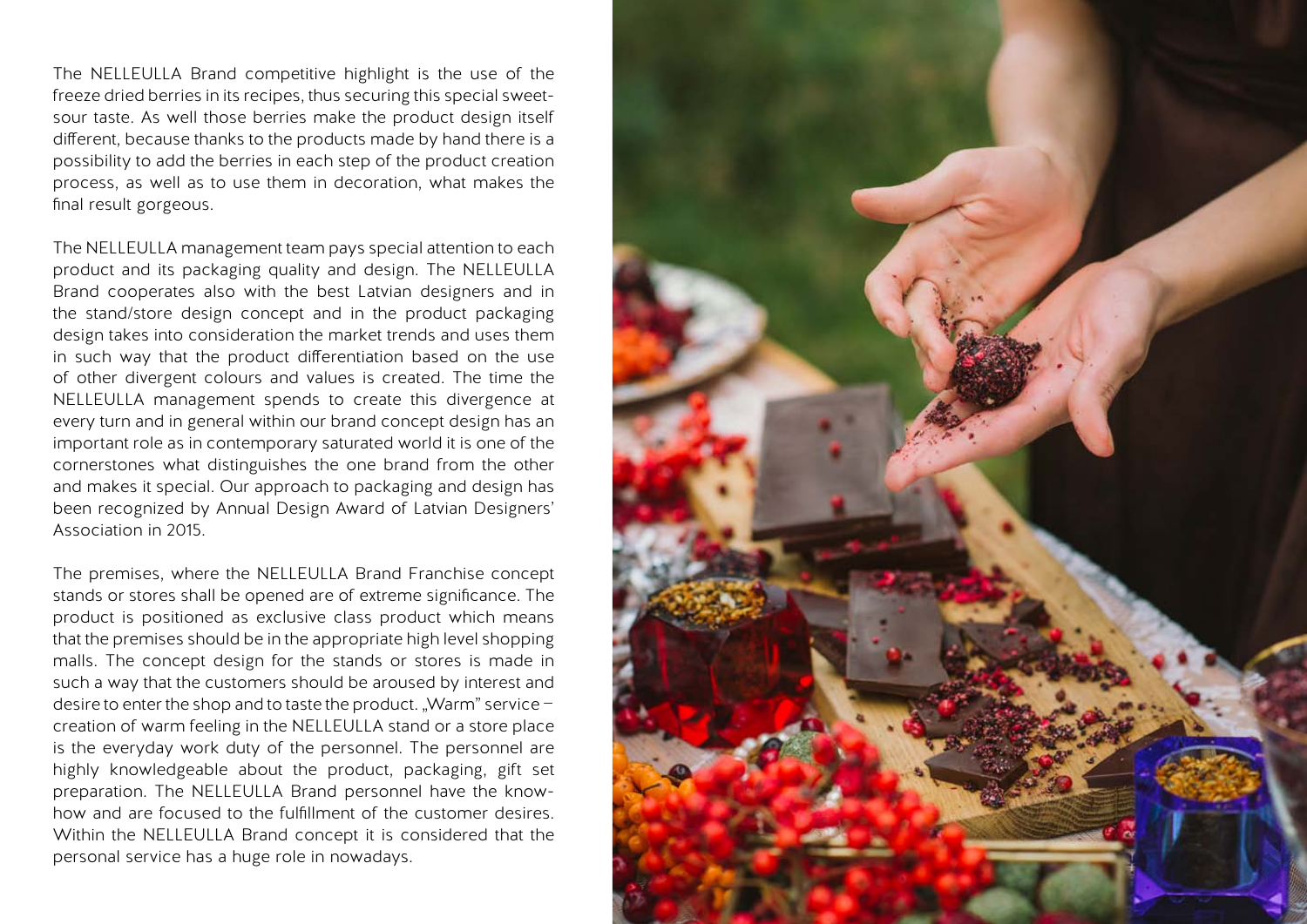# FRANCHISE OFFER

The Franchisor within the NELLEULLA Brand Franchise concept pro-vides to the Franchisee the following support:

#### NELLEULLA BRAND:

The Franchisee receives to operate business type within the Franchise concept, which is regulated by the Operations Manual.

### FRANCHISE STAND AND STORE DESIGN:

There are 2 options how to make the cooperation – by opening a stand or a store location. The Franchisor helps based on its own experience to evaluate the premises for the NELLEULLA concept stand or store location, as well as gives the orientation questions for the evaluation. The request for the premises is 20-30 sq.m. for the store location, as well as for the stand place we offer stand size of 9-11 sq.m. If there are premises with other sizes, then there should be a mutual acceptance and the decision made shall be the best solution for the Franchisee.

#### STAND / STORE EQUIPMENT:

According to the Franchisor the NELLEULLA stand and store concept and the point of sales equipment for the Franchisee is standardized. There are offered two types of store designs and one design for the stand.

#### TERRITORY:

The Franchisor assigns exclusive rights for the particular territory for the development of the Franchise concept according to the Franchise agreement.



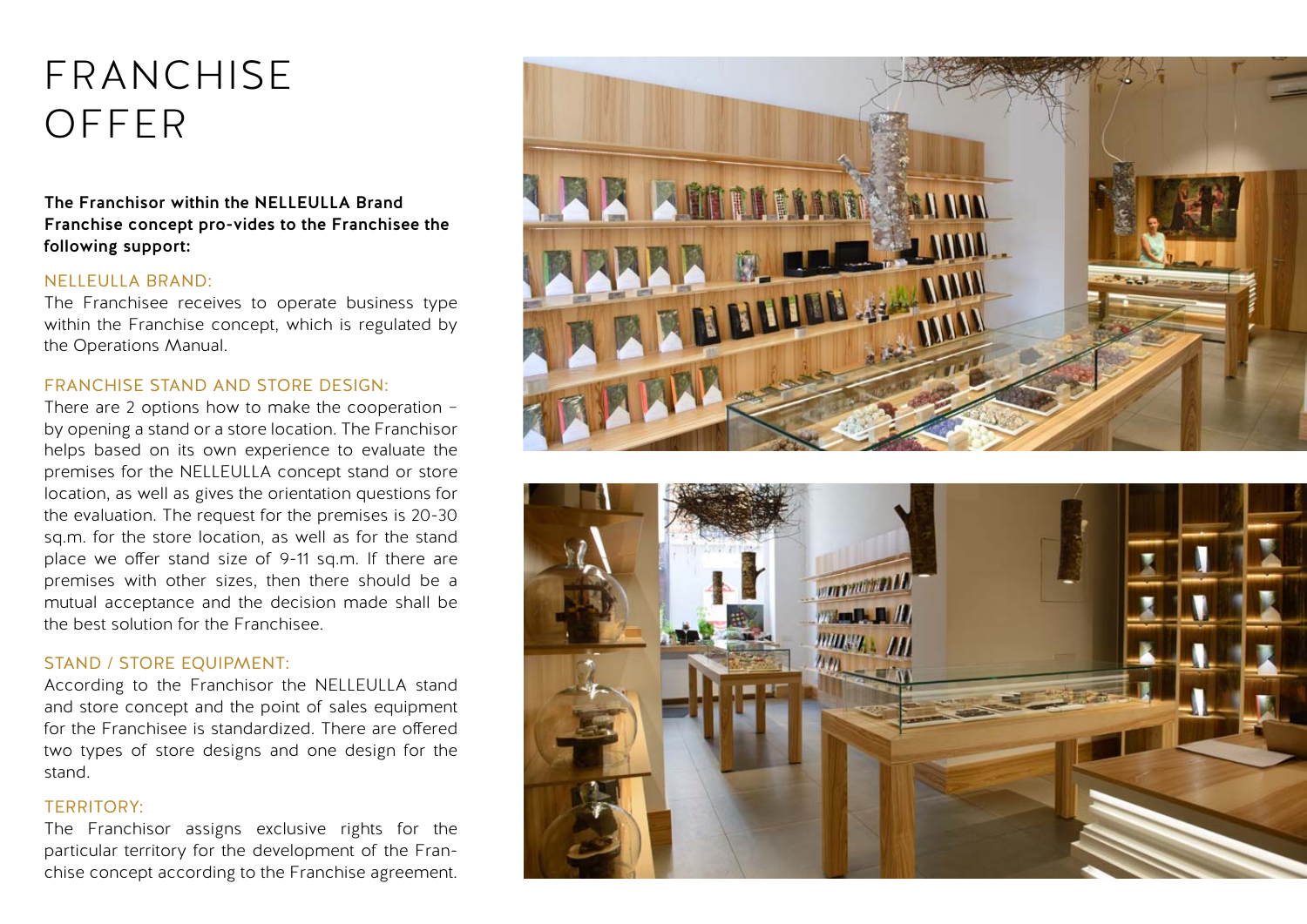### PRODUCTS:

The Franchisor produces selection of 35 various truffles, 26 chocolate bar types, 12 chocolate bar types with freeze dried berries, 6 distinct fruit jelly choices and selection of 7 chocolate cloud/slab types.

#### TRAINING:

The Franchisor provides 1-2 days training  $-$  one part in Riga (Franchisor office and factory), one in franchisee's location. If necessary additional training can be organized. The Franchisor prepares the training materials based on the necessity.

#### MARKETING MATERIALS:

The Franchisor provides the Franchisee with the following marketing tools:

- 3D visualization and signboard design the Franchisor prepares the 3D visualization for all the approved stand or store locations, as well as prepares a tailored made signboard for each particular location.
- Visual shop window materials The Franchisor provides the Franchisee with the seasonal posters for the shop windows.
- Brand photos The Franchisor provides the Franchisee with the image and product photos.
- PR articles The Franchisor provides the Franchisee with the basic articles about the NELLEULLA concept, operation and products.
- Brochures The Franchisor provides the brochure samples on the NELLEULLA concept description and product range.
- Operations Manual The Franchisee has the access to the Operations Manual where a detailed description about the NELLEULLA concept is included.



NELLEULLA brand design for the stand / booth

#### THE NELLEULLA CONCEPT COSTS FOR ONE STAND OR STORE LOCATION:

The Franchisee should consider the investment in the amount starting from 8000 EUR for a stand or 20000 EUR for a store location. The particular costs should be evaluated based on the decision whether it will be a stand or a store location and how many sq.m it will occupy.

The Franchisee should be aware that the cash flow needs to be available for the first months of operation covering such costs as the premises rent, personnel salaries, some shopping mall payments etc.

#### FRANCHISOR REPRESENTATIVE:

The Franchisor offers his representative as a designated person according to the Franchise agreement, who guides the Franchisee and provides support in everyday questions and needs. Everyday consultations make the part of our cooperation